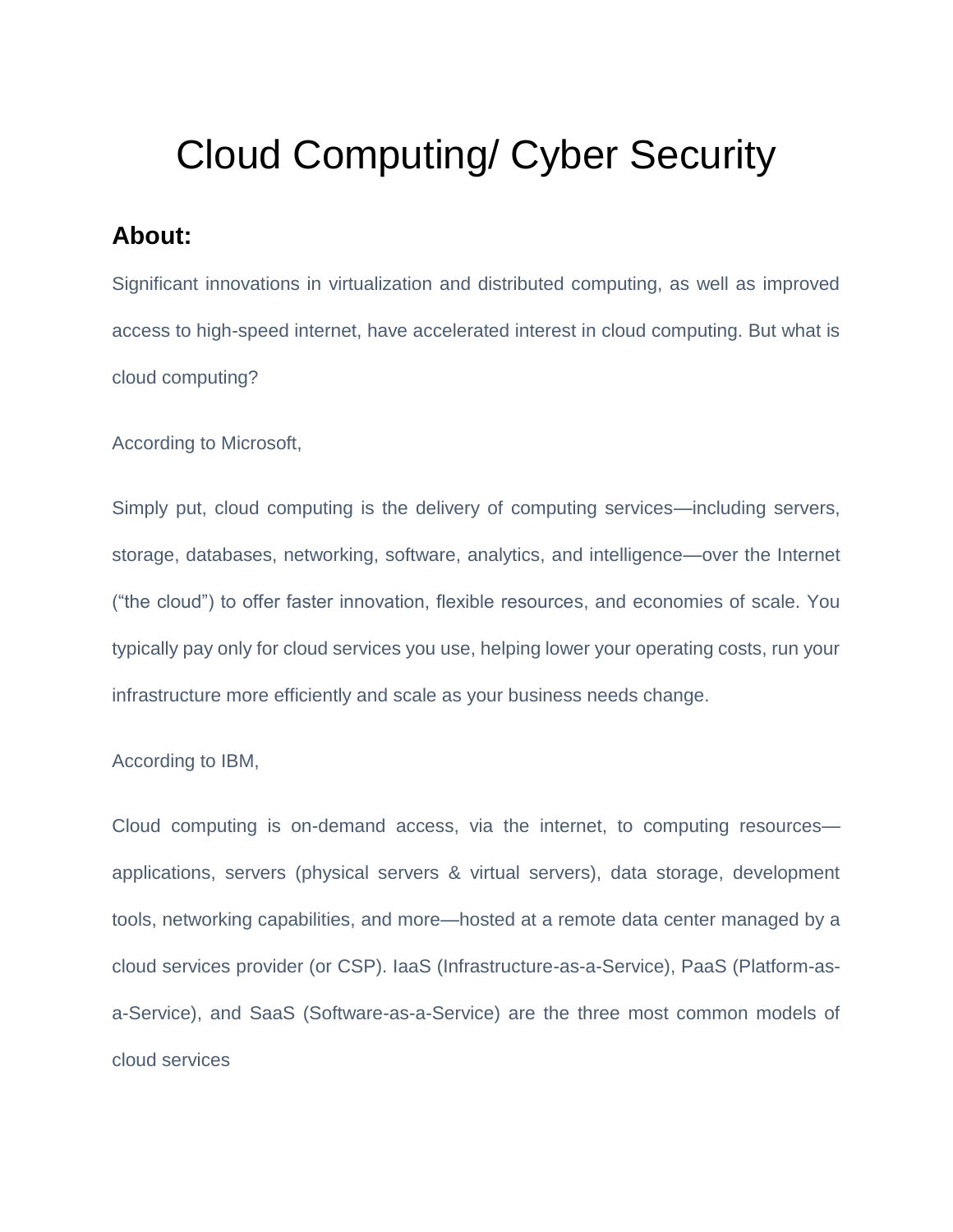A cloud service has three distinct characteristics that differentiate it from traditional web hosting:

- Users can access large amounts of computing power on demand. It is typically sold by the minute or the hour.

- It is elastic -- a user can have as much or as little of a service as they want at any given time.

The service is fully managed by the provider (the consumer needs nothing but a personal computer and internet access).

Organizations transmit sensitive data across networks and to other devices in the course of doing business, and a significant portion of that data can be sensitive information, whether that be intellectual property, financial data, personal information, or other types of data for which unauthorized access or exposure could have negative consequences. With the internet access and virtualization growth, along with positive developments, there was a sharp rise in the data-theft threats too.

Cyber security is the practice of defending computers, servers, mobile devices, electronic systems, networks, and data from malicious attacks. End-user protection or endpoint security is a crucial aspect of cyber security. After all, it is often an individual (the enduser) who accidentally uploads malware or another form of cyber threat to their desktop, laptop or mobile device.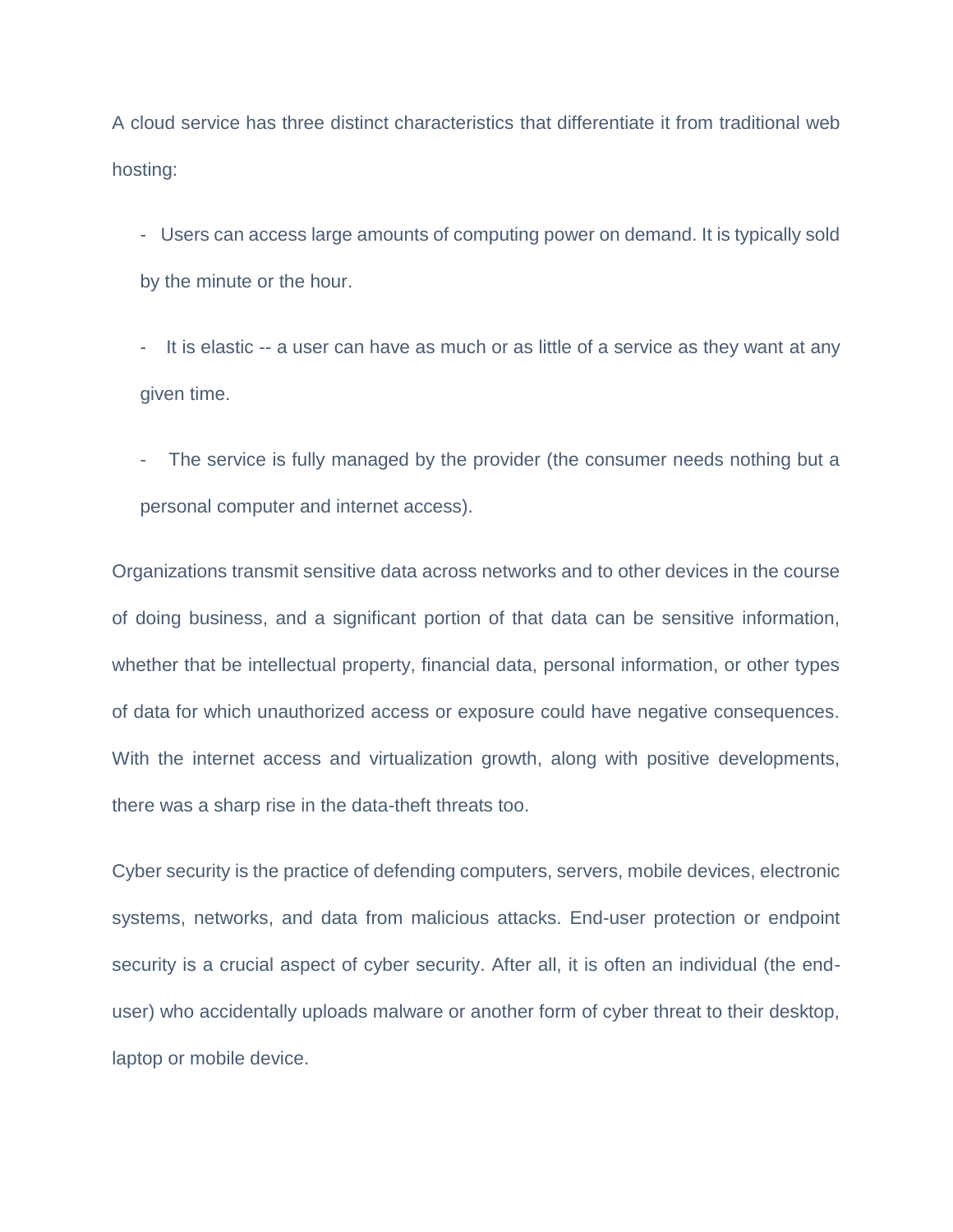This is the reason that these two topics – Cloud Computing and Cyber Security are bundled together under one domain.

## **Pre-Requisites:**

## **Topics Involved:**

- Virtualization
- Google Cloud
- Amazon AWS/Lambda
- Microsoft Azure
- VMWare
- Docker/ Kubernetes
- Linux
- Networking

## **Syllabus**

### **Level 1:**

| - Create                                                                      | <b>AWS</b> |  | EC <sub>2</sub> | <b>Virtual</b> |  |  |  | <b>Machine</b> |  |  |
|-------------------------------------------------------------------------------|------------|--|-----------------|----------------|--|--|--|----------------|--|--|
| Amazon Elastic Compute Cloud is the service you use to create and run virtual |            |  |                 |                |  |  |  |                |  |  |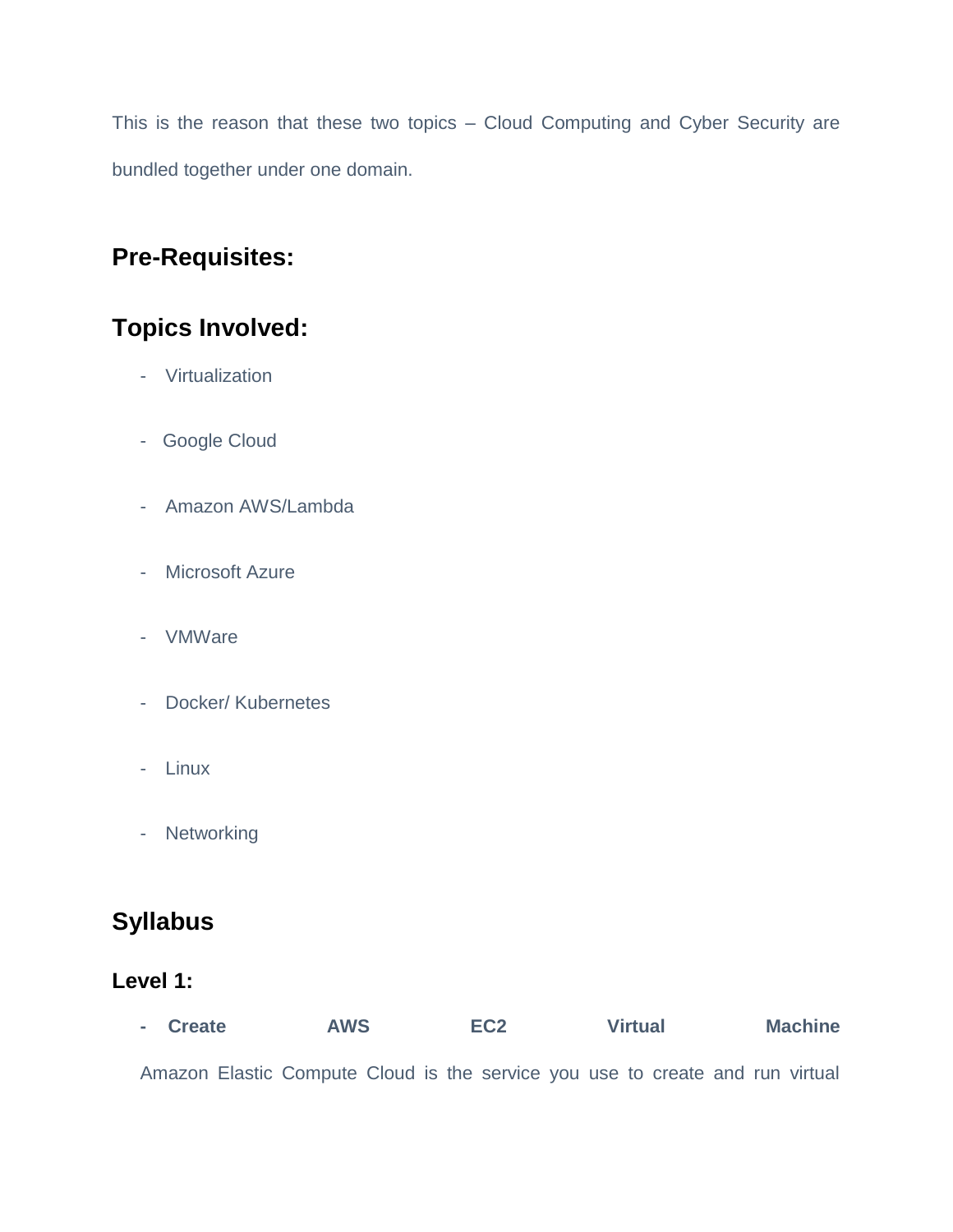machines (VM), also known as instances. Launch an Amazon EC2 Instance; Connect to Amazon EC2 Instance via SSH; Terminate Amazon EC2 Instance

#### **- AWS Cloudfront: Serve content from multiple S3 buckets**

Amazon CloudFront is a fast content delivery network (CDN) service that securely delivers data, videos, applications, and APIs to customers globally with low latency, high transfer speeds, all within a developer-friendly environment. Whereas Amazon Simple Storage Service (Amazon S3) is an object storage service that offers industry-leading scalability, data availability, security, and performance. Create multiple AWS S3 buckets & serve or distribute its content using AWS Cloudfront via AWS management console within the AWS Free Tier.

#### **- Hosting a Static Website (HTML/CSS/Javascript) in AWS S3**

Amazon Web Services provides a Simple Storage Service S3 Free Tier that can be also used to host a static website with no servers and no complexity. Deploy static website in AWS S3; Understand AWS S3 Public permissions; AWS S3 versioning

#### **- Get started with Azure**

Understand about the Azure's subscriptions and accounts along with the architecture; Explore database services that are available on Microsoft Azure; Take advantage of several virtualization services in Azure compute; Know about different storage options that are available in Azure Storage services; Check about Azure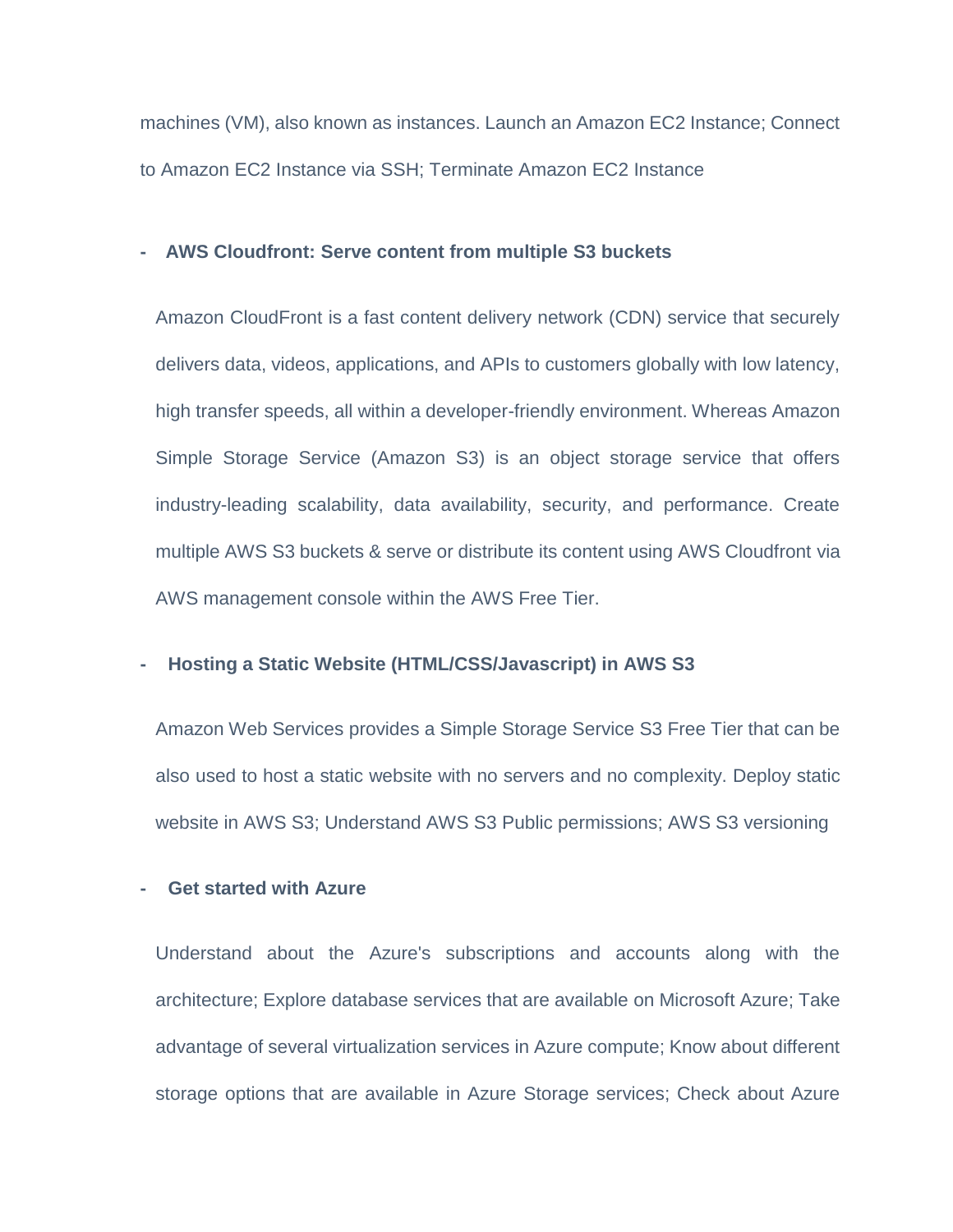Virtual Network; Use Azure VPN Gateway and Azure ExpressRoute to create secure communication tunnels between your 2 different locations. (https://www.coursera.org/learn/microsoft-azure-cloud-services)

#### **- Google Cloud - Build a Bookshelf app**

Create a sample web app that shows how to use a variety of Google Cloud products, including: App Engine flexible environment; Cloud SQL; Datastore; Cloud Storage; Compute Engine. You can use the programming language of your choice (Python, NodeJS, Java)

<https://cloud.google.com/python/docs/getting-started>

<https://cloud.google.com/nodejs/getting-started>

<https://cloud.google.com/java/getting-started>

### - **Cyber Security Foundations**

Learn about the foundations of Computer Security such as Design of Secure Systems, Goals, key concepts of Cybersecurity, popular attacks, Buffer Overflow, Cryptography, Types of Cryptography, Designing a security system, case studies, etc.

[https://www.greatlearning.in/academy/learn-for-free/courses/introduction-to-cyber](https://www.greatlearning.in/academy/learn-for-free/courses/introduction-to-cyber-security)**[security](https://www.greatlearning.in/academy/learn-for-free/courses/introduction-to-cyber-security)** 

**- Introduction to Cyber Security Course**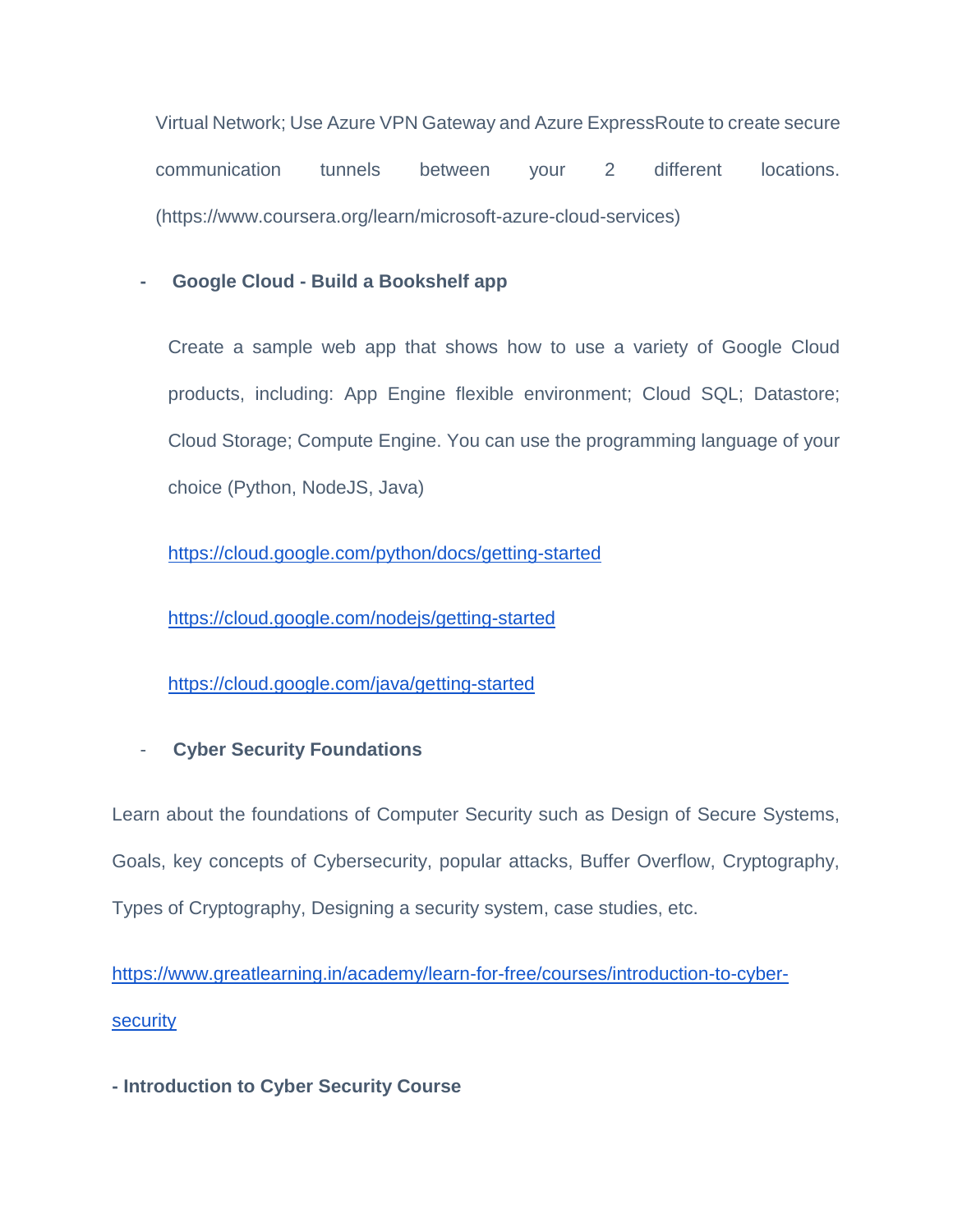Familiarize yourself with the current cyber security landscape and acquire the knowledge of relevant tools to assess and manage security protocols in information processing systems. You will also perform business impact analysis and disaster recovery testing through this program.

#### <https://www.simplilearn.com/learn-cyber-security-basics-skillup>

#### **- Develop ethical hacking tools using Python**

As a cybersecurity analyst or penetration tester, you can develop tools in Python that will give you an edge. Learn to code and use Python for hacking so you can create your own tools to automate your security assessment processes.

Learn how to combine multiple Python libraries that are related to cybersecurity so that they can build an automated process of information gathering. You will need to know how to code a keylogger, as well as how to write a ZIP password bruteforcer in Python.

#### <https://www.cybrary.it/course/developing-ethical-hacking-tools-with-python/>

#### - **Build keylogger**

Key logger is a computer program that records every keystroke made by a computer, especially in order to gain fraudulent access to passwords and other confidential information. You can develop a process to detect and delete keyloggers or to capture the system's keystrokes.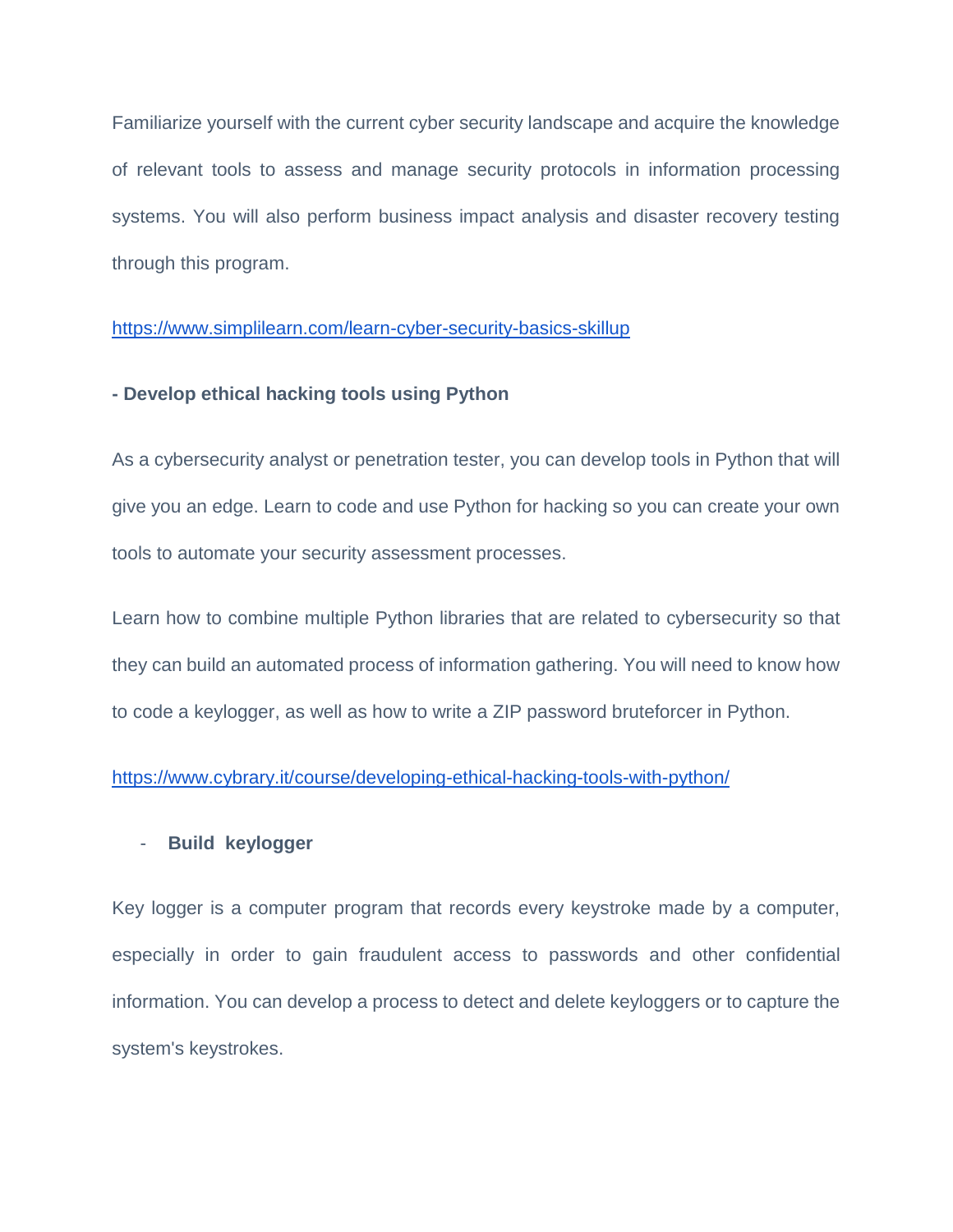<https://dzone.com/articles/how-to-make-a-windows-keylogger-by-yourself> <https://www.instructables.com/Simple-Keylogger-Python/>

<https://searchsecurity.techtarget.com/definition/keylogger>

#### **- Kali Linux - Install and Basic understanding**

Kali Linux is a Debian-based Linux distribution that contains several hundred tools aimed at numerous information security tasks including penetration testing, computer forensics, security research, and reverse engineering.

#### <https://www.cybrary.it/course/kali-linux-fundamentals/>

#### **- Cross site Scripting**

Learn about what XSS is, how these types of attacks happen and the impact they cause, and ways to mitigate this popular type of attack. Three different types of cross-site scripting: stored XSS, reflected XSS, and DOM based XSS - need to be browsed.

#### <https://www.cybrary.it/course/cross-site-scripting/>

#### - **Learn about TCPDump Tool**

TCPDump is one of the best light-weight utilities for performing network traffic capture. It's extremely simple to use, but performs network scanning effectively and efficiently without all of the overhead associated with tools like Wireshark, making it a key part of any Cybersecurity practitioner's toolbox.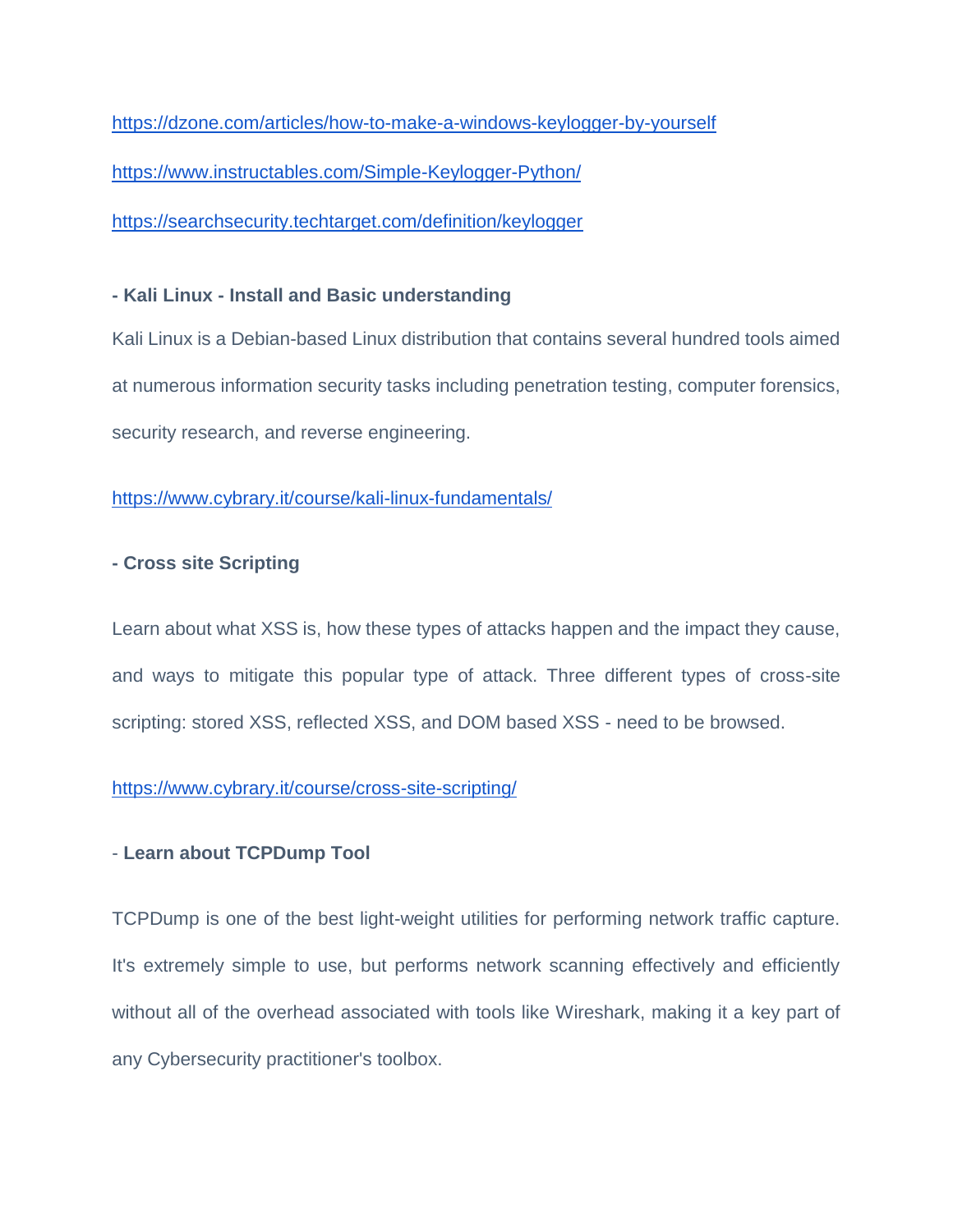#### <https://opensource.com/article/18/10/introduction-tcpdump>

#### **- Use tcpdump to intercept network traffic**

Learn how to use tcpdump to intercept network traffic. First, you will install and configure the FTP service. Next, you will test the security of FTP by intercepting network traffic to discover whether the authentication information is exposed. Finally, you will intercept SSH traffic to discover whether the authentication information is exposed.

## [https://www.cybrary.it/catalog/learn-on-demand/use-tcpdump-to-intercept-network](https://www.cybrary.it/catalog/learn-on-demand/use-tcpdump-to-intercept-network-traffic/)[traffic/](https://www.cybrary.it/catalog/learn-on-demand/use-tcpdump-to-intercept-network-traffic/)

#### **- Learn about the harvester tool**

Reviewing a reconnaissance and information-gathering tool known as "theharvester". This program is used by hackers and cybersecurity professionals alike to gather crucial points of information on targets. This includes names of organizational members, email addresses, webhost, domain names, and even open ports.

#### <https://www.cybrary.it/course/theharvester-tutorial/>

#### **- Create basic network scanner**

A network scanner is a tool used for analysing hosts that are available on the network. Create a basic network scanner using a programming language to scan through a list of IP addresses and identify possible hosts on the network .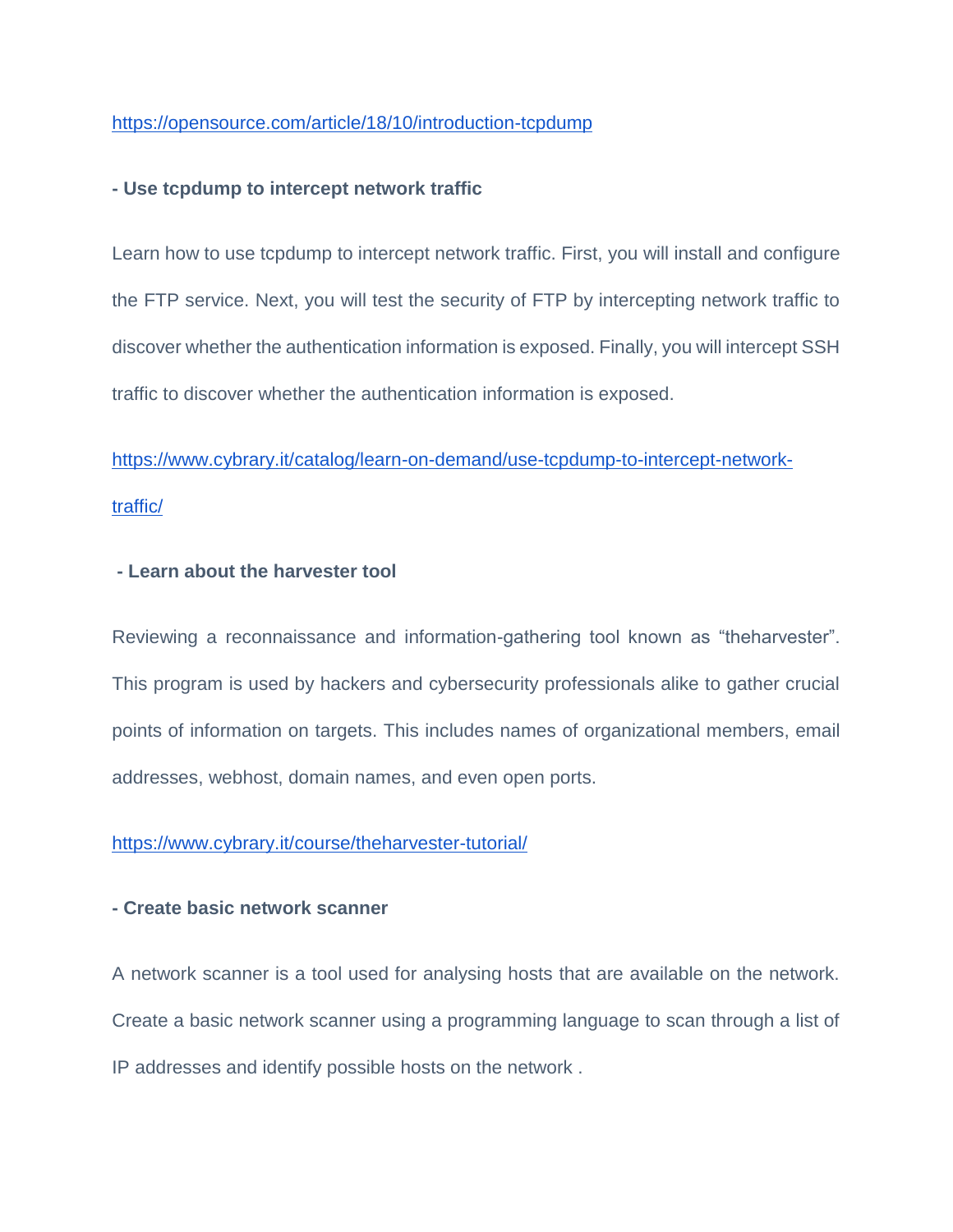<https://www.geeksforgeeks.org/network-scanner-in-python/> <https://secdev.github.io/> <https://www.thepythoncode.com/article/building-network-scanner-using-scapy>

#### **- Create Reverse shell**

A reverse shell is a type of a shell in which the target machine communicates back to the attacking machine . The attacking machine has a listener port on which it receives the connection, which by using, code or command execution is achieved.

<https://www.netsparker.com/blog/web-security/understanding-reverse-shells/>

<https://www.hackingtutorials.org/networking/hacking-netcat-part-2-bind-reverse-shells/>

#### **- Packet sniffing (Network Analyser )**

Packet sniffing is the practice of gathering, collecting and logging network packets which pass through a network. A packet analyser is a computer program which can intercept and log network traffic as it passes through the network.

Collect , identify and analyse the different types of packets and details as they cross the network.In this project you can use the popular packet analysers such as wireshark , TCP dump or Wind-up to collect and evaluate packet details.

<https://www.wireshark.org/>

<https://www.tcpdump.org/>

<https://www.winpcap.org/windump/>

<https://youtu.be/TkCSr30UojM>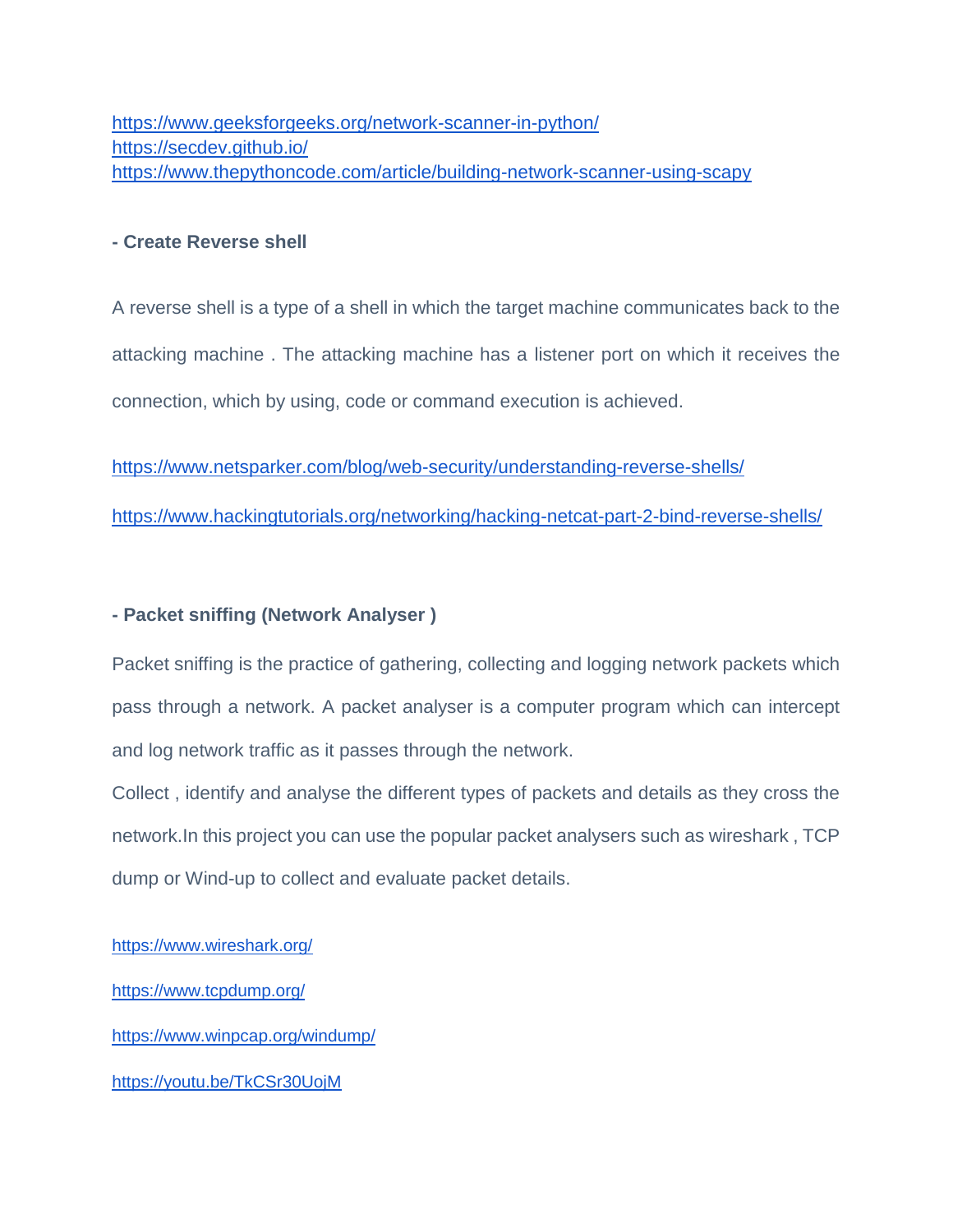#### **- Phishing attack**

Learn the basics of phishing, how and why phishing continues to work, how to craft the perfect phishing email and what you can do to defend against these increasingly clever social engineering attempts. Social engineering attacks are still the number one method of entry into an organization's network and systems by both penetration testers (ethical hackers) and adversaries. Phishing attacks are just one way that a social engineering attack can be performed, and are designed to take advantage of the human element in cybersecurity.

#### <https://www.cybrary.it/course/phishing/>

#### <https://www.vadesecure.com/en/blog/5-common-phishing-techniques>

#### - **Know about Man in the middle attack (MITM)**

A man-in-the-middle attack is a type of eavesdropping attack, where attackers interrupt an existing conversation or data transfer. After inserting themselves in the "middle" of the transfer, the attackers pretend to be both legitimate participants.This type of attack is similar to the game of telephone, where one person's words are carried along from participant to participant until it has changed by the time it reaches the final person. In a man-in-the-middle attack, the middle participant manipulates the conversation unknown to either of the two legitimate participants, acting to retrieve confidential information and otherwise cause damage.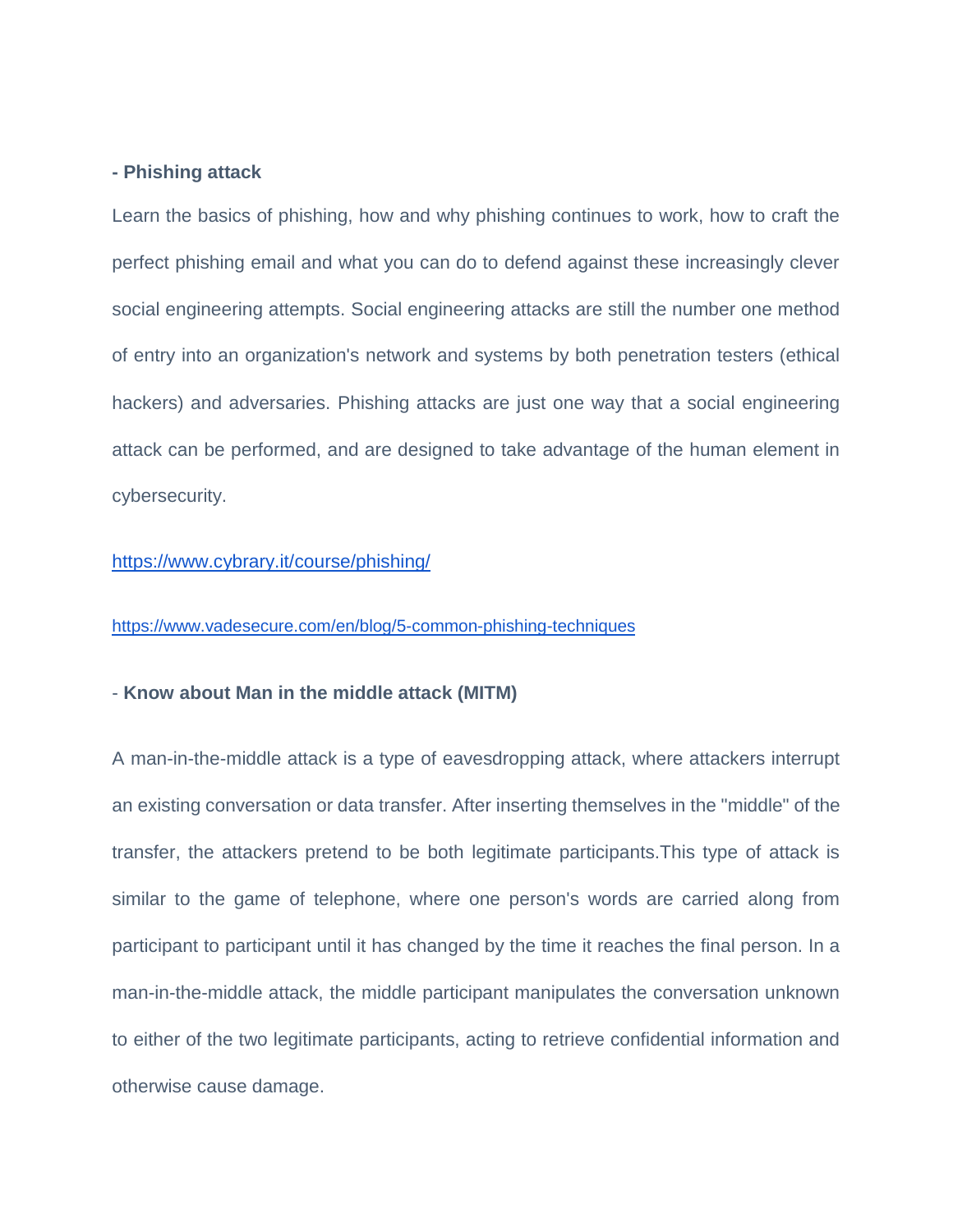#### <https://whatismyipaddress.com/mac-address>

<https://www.rapid7.com/fundamentals/man-in-the-middle-attacks/>

#### **- ARP Spoofing**

ARP poisoning is a type of mitm attack that allows hackers to spy on communications between two parties over a LAN. Here in this project learn how to do ARP spoofing and run the spoofing attack

<https://tutorialedge.net/security/arp-spoofing-for-mitm-attack-tutorial/>

[https://null-byte.wonderhowto.com/how-to/use-ettercap-intercept-passwords-with-arp-spoofing-](https://null-byte.wonderhowto.com/how-to/use-ettercap-intercept-passwords-with-arp-spoofing-0191191/)[0191191/](https://null-byte.wonderhowto.com/how-to/use-ettercap-intercept-passwords-with-arp-spoofing-0191191/)

#### **- Caesar Cipher – Encryption/Decryption**

This simple mini project on Cybersecurity offers you the opportunity to work on and understand encryption and decryption using Caesar Cipher. You need to follow the simple logic of a numeric cipher value that is used to shift the place values of respective alphabets of a certain text and create the Cipher using a Program across any programming language that can work on the encryption and decryption of the given text.

[https://www.khanacademy.org/computing/computer-](https://www.khanacademy.org/computing/computer-science/cryptography/crypt/v/caesar-cipher)

[science/cryptography/crypt/v/caesar-cipher](https://www.khanacademy.org/computing/computer-science/cryptography/crypt/v/caesar-cipher)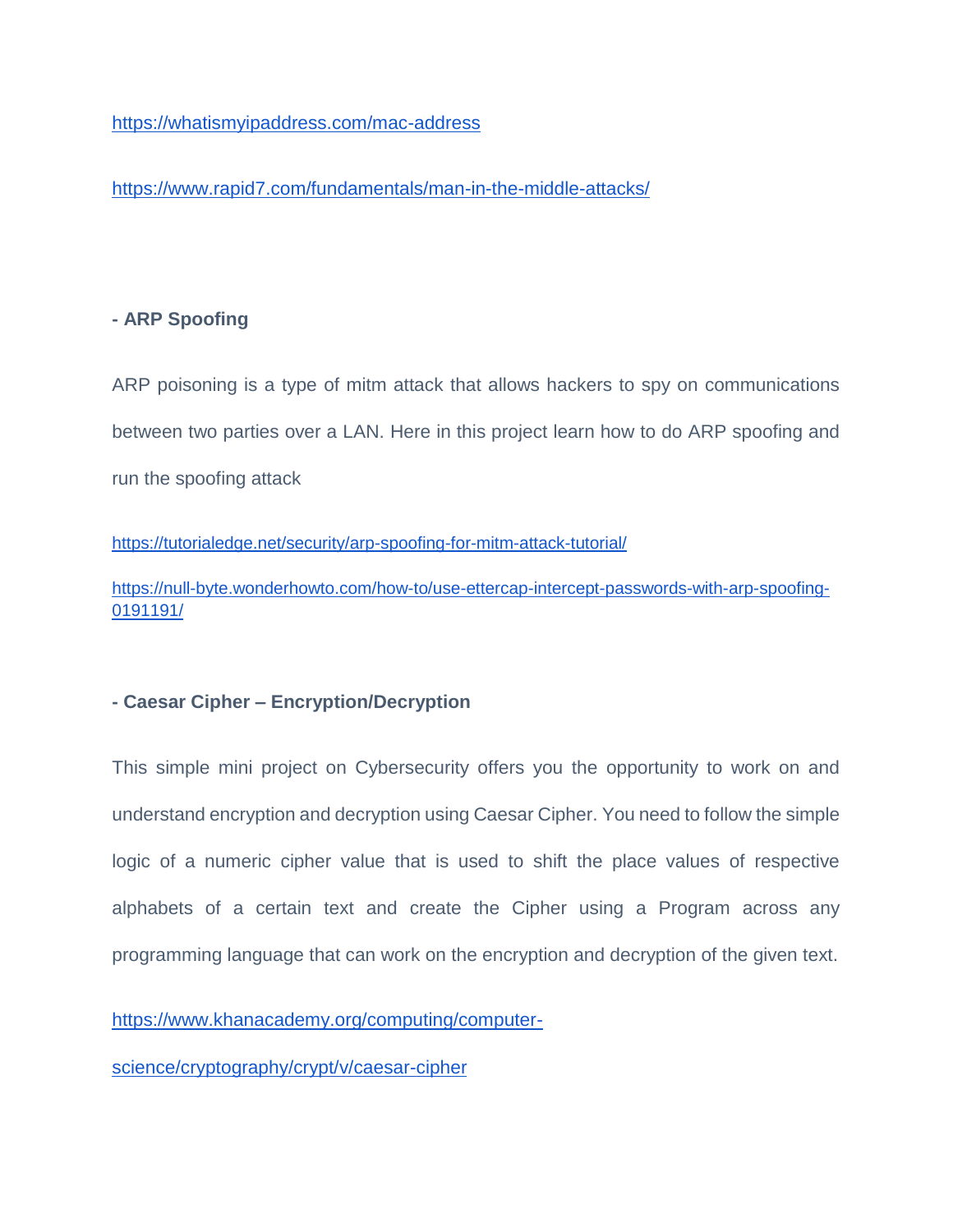<https://searchsecurity.techtarget.com/definition/cipher>

<https://inventwithpython.com/hacking/chapter7.html>

[https://medium.com/swlh/breaking-the-code-analysis-of-brute-force-attack-with-code-in](https://medium.com/swlh/breaking-the-code-analysis-of-brute-force-attack-with-code-in-python-6070389449d4)[python-6070389449d4](https://medium.com/swlh/breaking-the-code-analysis-of-brute-force-attack-with-code-in-python-6070389449d4)

### **Level 2:**

#### - **Google IT automation with Python**

Manipulate files and processes on your computer's operating system. Apply automation to manage fleets of computers - How to automate the process for deploying new computers, keeping those machines updated, managing large-scale changes, etc

<https://www.coursera.org/professional-certificates/google-it-automation>

### **Level 3:**

You now have the skills required to work on a project of your own. Feel free to use any/all of the skills you have learnt until now.

## **Assessment:**

### **Level 1:**

After completing this level, upload a photograph/video of the functioning circuit or model and show it to your domain co-ordinator.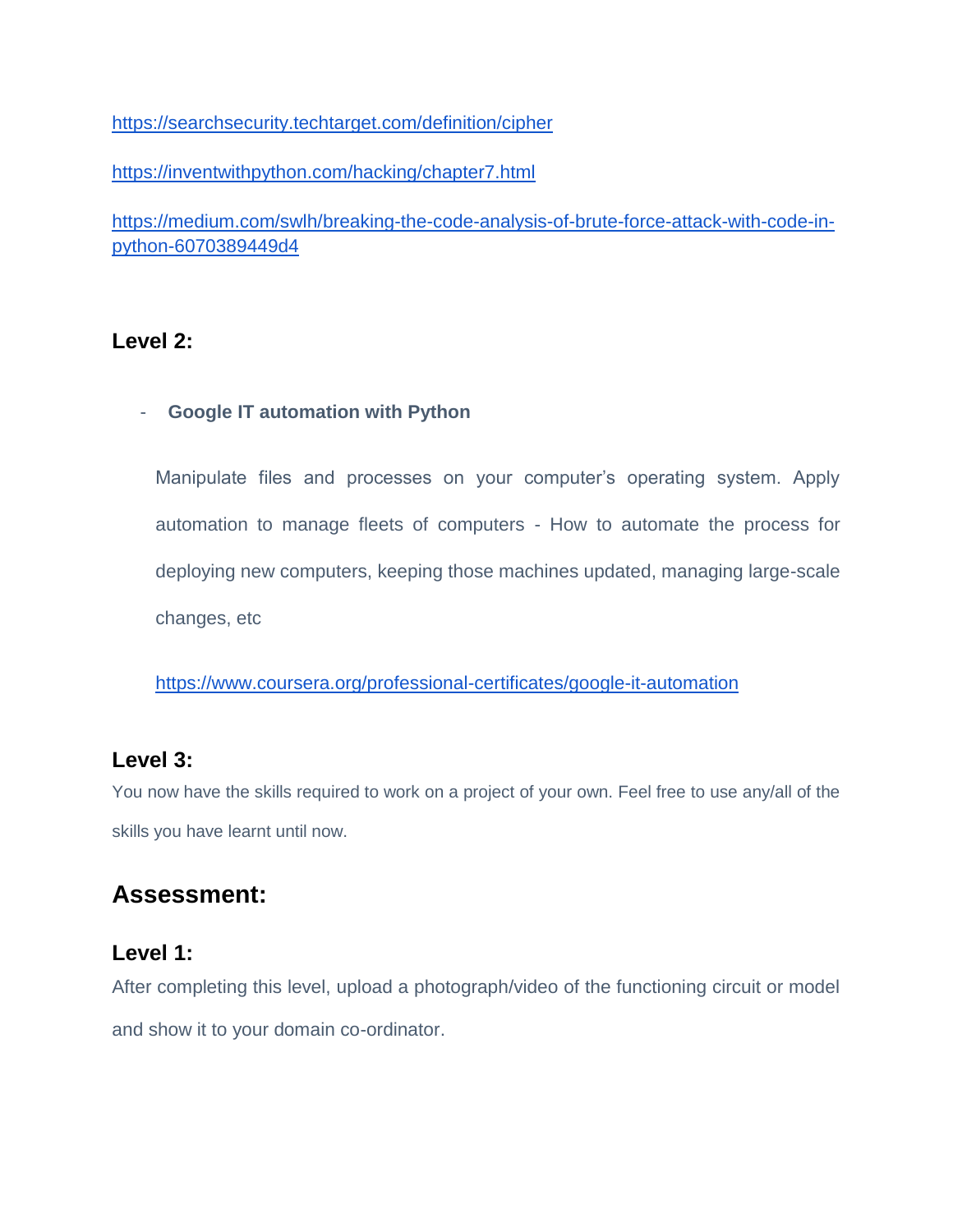You are required to provide a detailed report consisting of:

- 1. Project specifications
- 2. Challenges faced
- 3. Documentation Material used
- 4. What you have learnt

After successfully completing the report, you'll be allowed to move on to level 2

### **Level 2:**

After completing each project, upload a photograph/video of the functioning circuit or model and show it to your coordinator.

When you finish level 2, you are required to provide a detailed report consisting of:

- 1. Project specifications
- 2. Challenges faced
- 3. Documentation (circuits,photographs etc.)
- 4. Materials used
- 5. What you have learnt

A date will be fixed on which you give a brief seminar on your report. After successfully completing both the report and seminar, you'll be allowed to move to level 3.

### **Level 3:**

Level 3 assessment will be on a case-by-case basis. Contact your coordinator for more details.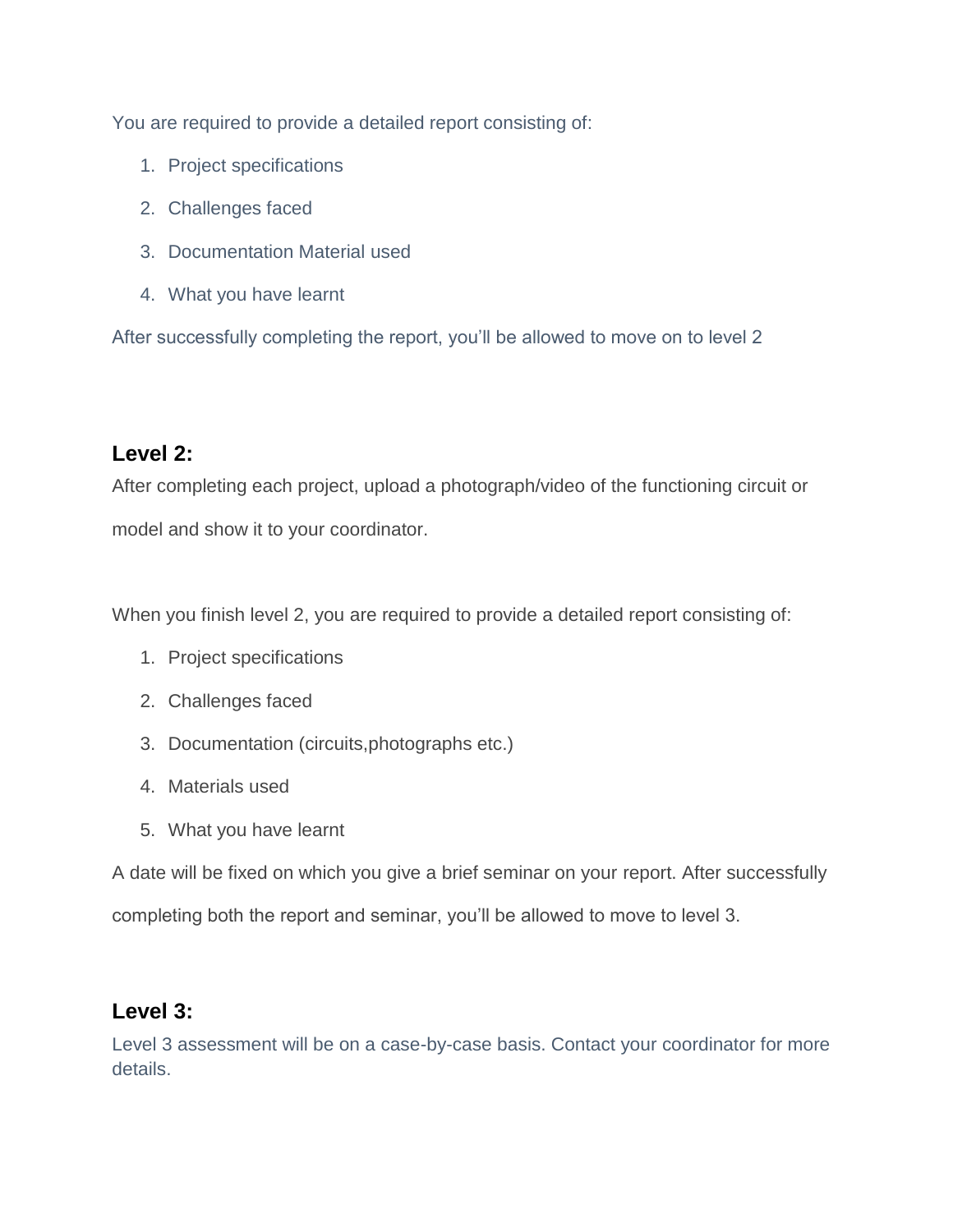## **References:**

## **Useful Links:**

- · [https://www.securitymadesimple.org/cybersecurity-blog/can-i-teach-myself](https://www.securitymadesimple.org/cybersecurity-blog/can-i-teach-myself-cybersecurity)[cybersecurity](https://www.securitymadesimple.org/cybersecurity-blog/can-i-teach-myself-cybersecurity)
- [https://www.globalknowledge.com/us-en/topics/cybersecurity/glossary-of](https://www.globalknowledge.com/us-en/topics/cybersecurity/glossary-of-terms/#gref)[terms/#gref](https://www.globalknowledge.com/us-en/topics/cybersecurity/glossary-of-terms/#gref)
- . <https://dst.gov.in/interdisciplinary-cyber-physical-systems-icps-division>
- .<https://www.globalknowledge.com/us-en/>

## **Courses:**

·

- · <https://www.coursera.org/learn/cloud-computing-basics>
- [https://www.coursera.org/professional-certificates/ibm-full-stack-cloud](https://www.coursera.org/professional-certificates/ibm-full-stack-cloud-developer)[developer](https://www.coursera.org/professional-certificates/ibm-full-stack-cloud-developer)
- · <https://www.coursera.org/specializations/microsoft-azure-fundamentals-az-900>
- · <https://www.coursera.org/learn/microsoft-azure-cloud-services>
- · <https://www.cybrary.it/catalog/cybersecurity/security-fundamentals/>
- · <https://www.cybrary.it/catalog/cybersecurity/ethical-hacking/>
- · <https://www.edx.org/course/cyber-security-basics-a-hands-on-approach>
- · <https://www.edx.org/course/building-a-cybersecurity-toolkit>